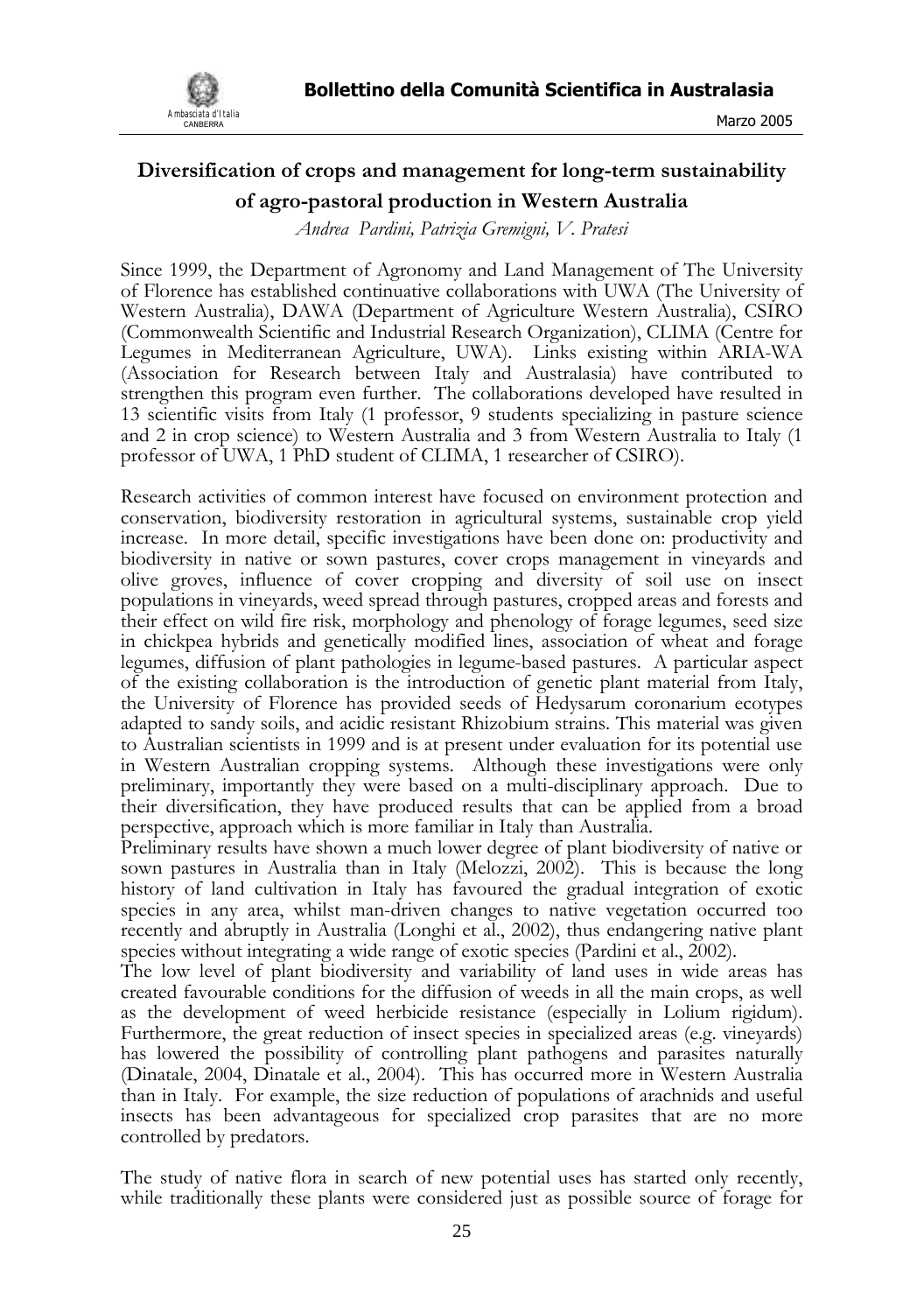

European livestock species and consequently neglected for possible alternative uses. In fact, nowadays only exotic species are sown and sometimes spread naturally. Unfortunately, the fragile Australian agroecosystem is not able to limit their diffusion as weeds, as it happens with Arcthoteca calendula, a casually introduced species from South Africa, which is considered only a weed in wheat and pasture crops but has a potential as cover crop for soil protection in vineyards (Vercelloni, 2003). Several other exotic plant species are unwanted weeds of main crops but could be useful to limit soil erosion in orchards and olive groves (Della Pina, 2002, Faiello et al., 2003). The reduction of the complexity of flora, cropping systems and management is also an advantage for tall and fast growing weeds that complete their biological cycle by the summer and produce high amount of dry biomass that may increase the fire risk and fire spread into forests (Fedi, 2004). Some of the most unwanted weeds like Lolium rigidum or Avena fatua are also good forages and could be controlled by improving crop-pasture rotations. Moreover, the former has developed herbicide resistance and should be controlled by agronomic practices such as crop diversification and rotation, deep and frequent soil tillage that, by contrast, have been abandoned decades ago in

favour of cheaper crop management and higher short-term returns for the farmers. Some newly introduced crops are pulses, especially chickpea, lupin, field pea, broad bean, lentil, but unfortunately their performance is below optimal in acidic soils, widespread in Western Australia. A wide area is currently used for the production of lupins, 2/3 of which are exported and the rest is retained for local consumption and on farm use. Genetic research will be very useful to develop new pulse cultivars, including GM Cicer arietinum suitable for Western Australian soils and climates (Gremigni et al., 2004; Maoggi, 2004; Pratesi, 2004, unpublished data).

A broader use of legumes could be planned in rotation or association with wheat, that remains the main crop for Western Australia. Articles on this topic have been published in the Italian scientific literature for about two centuries, and the tradition dates probably even before then. An old type of association named bulatura is still used in some marginal areas to protect the legume from cold temperatures and to supply an organic source of nitrogen to the companion grass. The competition between the two crops, together with increased management difficulties, has restricted the use of this crop association in Italy. However, the same association could be useful in Western Australia, where soil constraints limit growth in Medicago sativa and consequently reduce plant competition. At the same time, the deep roots of M. sativa would help to increase water use in areas where the destruction of the native eucalyptus forest has increased the level of the soil water table, thus bringing salts at the soil surface (Pardini et al., 2001a).

Notably, in Western Australia the diffusion of plant pathologies has increased, especially in the monocultures established long time ago, consequently crop diversification would be recommendable in an effort to find varieties more resistant to diseases than those currently available. One of the researches in this sector concerns Cercospora zebrina, a fungal disease of legumes, and recent investigation has involved also a student of the University of Florence.

The considerations reported above are based on preliminary results of collaborative research, but also on more substantial results from local research. All together, these results suggest that it is necessary to increase crop diversity in Western Australia by introducing new species and cultivars. It is also important to increase the complexity of cropping and pastoral systems (Pardini, 2002) especially by introducing trees in pastures and cropped areas, similarly to the windbreaks or the Spanish Dehesa and Portuguese Montados, where some trees are kept at low density to reduce wind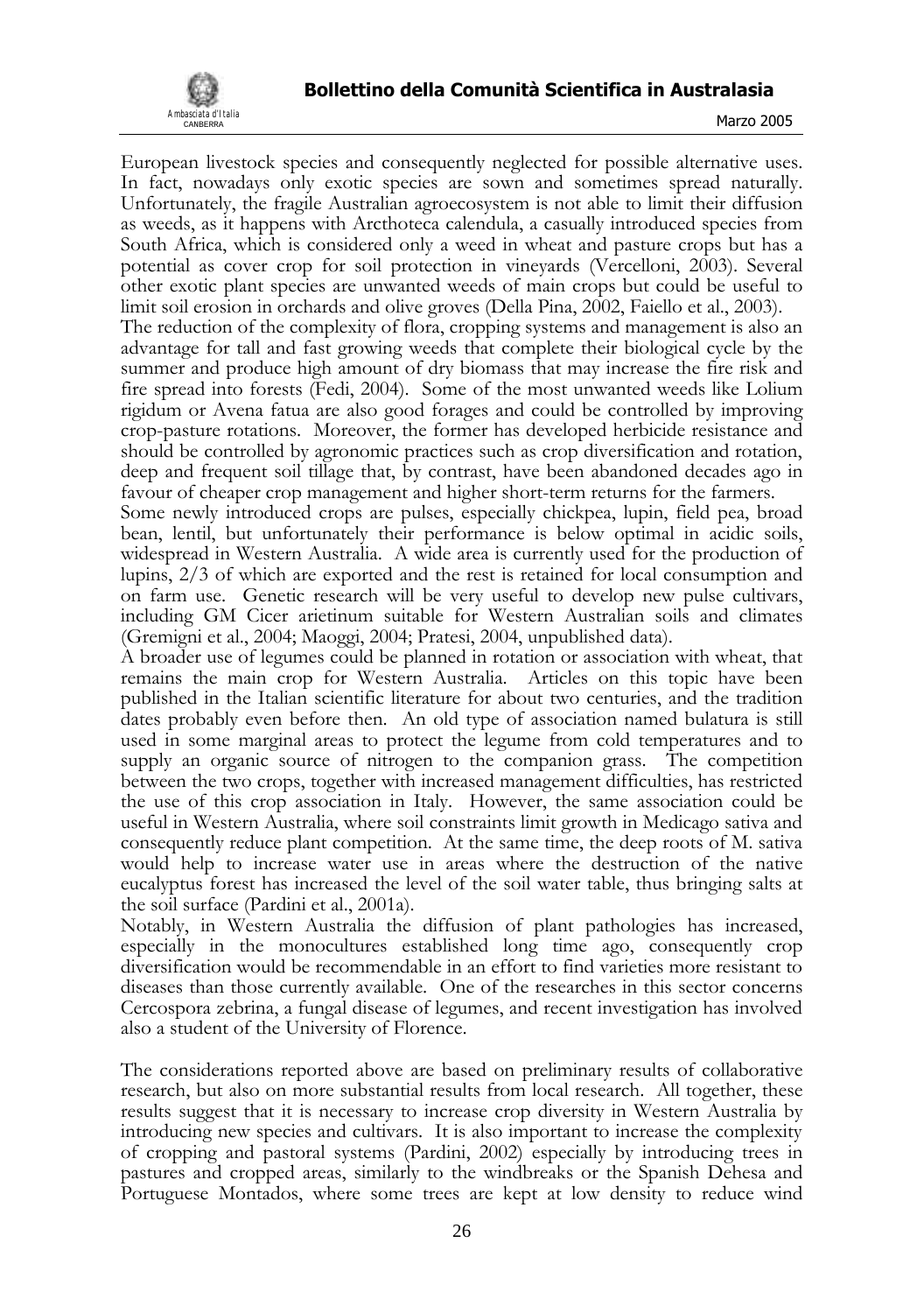

erosion, with little or no penalty for pasture yield and actually improved seasonal availability of forage (Pardini, 2004).

In conclusion, it is the long term planning of crop cultivation that will be more and more necessary in Western Australia, to warrant high productivity and at the same time conserve the environment for future generations. In fact, issues of sustainability are currently investigated just for new scientific and technological improvements possibly able to cope with a degrading natural environment. Nonetheless, periods of insufficient advances may occur. Although short-term returns have gradually increased in Western Australia since the beginning of the rural colonization, this happened together with a loss of almost 4,000,000 ha of cropped land, due to acidification and salinization caused by the cropping systems in use. Australian experts forecast an increase of the salinized area to almost 12,000,000 ha before a new equilibrium is reached and, should the cropping systems remain unchanged, another 30% loss of the cropped land in the next 200 years (Pardini et al., 2001b). Consequently, the choice management strategies apparently less profitable in the short term could be useful to maintain soil fertility and to improve environmental conservation, at least at a level comparable to Mediterranean European Countries, where crop and management diversification occurred during history has avoided critical and irreversible damages.

The identification of the most suitable changes requires an integrated perspective of the agricultural and native environment, that can interpret the whole agro-silvopastoral system as an interactive entity. This research approach is common in Italy even if details of some parameters are not sufficiently investigated in the agronomic sector, while it is not much common in Australia where few key parameters are always analysed in depth but they are less integrated. From this point of view, further collaboration between Italian and Australian scientific institutions will give both holistic and specialized perspectives and will contribute to improve results in both Countries more than if they would go ahead with separate strategies.

#### **References**

Della Pina A., 2002. Introduzione di specie foraggere mediterranee per l'inerbimento di oliveti come contributo al controllo della salinizzazione dei suoli in Western Australia. Università di Firenze, tesi di laurea A.A. 2001-2002.

Dinatale A., 2004. Effetto dell'inerbimento sulla biodiversità in vigneti del Western Australia. Università di Firenze, tesi di laurea A.A. 2002-2003.

Dinatale A., Pardini A., Argenti G., 2004. Cover crops effects on plant and insect biodiversity in Western Australian vineyards. Int. Meet. on Silvopastoralism, Lugo (Spain), April 2004, accepted for publication.

Faiello C., Pardini A., Della Pina A., 2003. Cover cropping guidelines for organic olive production. Australian Organic Journal, spring 2003, 33-37.

Fedi C., 2004. Diffusione di infestanti dei campi e dei pascoli e rischio di infiammabilità in aree forestali del Western Australia. Università di Firenze, tesi di laurea A.A. 2002-2003.

Gremigni P., Furbank R.T., Turner N.C., 2004. Can we increase seed size in chickpea (Cicer arietinum L.) and maintain it under terminal drought? ComBio 2004 Combined Conference Abstracts, 26-30 Sept., Perth WA, POS-WED-106.

Longhi F., Pardini A., Mattii G., Snowball R., 2002. Cultivar choice for cover cropping and soil erosion control in Tuscan vineyards. Proc. V International IFSA (Int. Farming Systems Association) Sym., April 2002

Maoggi A., 2004. Studio della relazione fra siccità e grandezza del seme in ibridi di cece alla generazione F7. Università di Firenze, tesi di laurea A.A. 2002-2003.

Melozzi L., 2002. Grado di biodiversità in alcuni pascoli seminati del Western Australia. Università di Firenze, tesi di laurea A.A. 2001-2002.